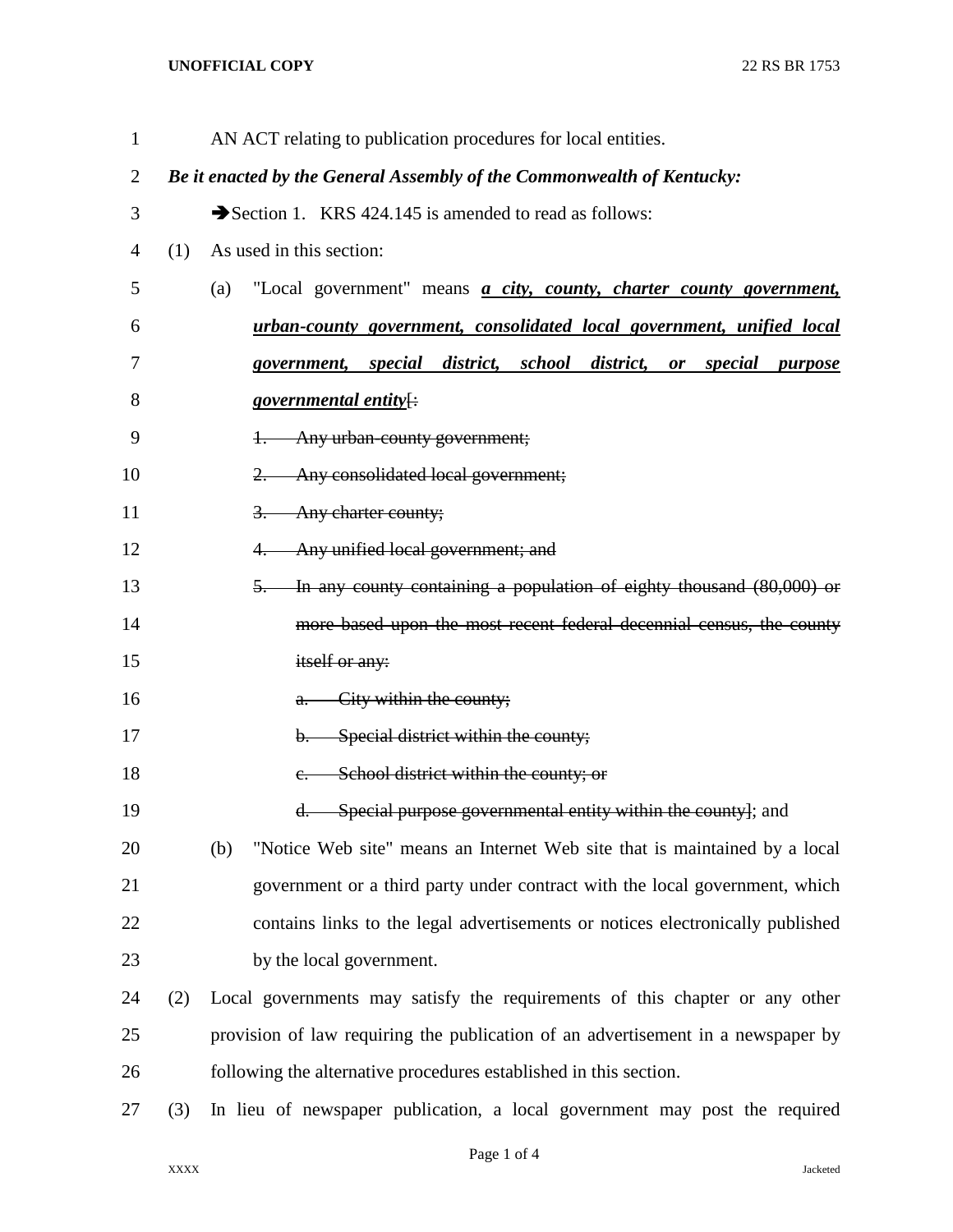## **UNOFFICIAL COPY** 22 RS BR 1753

 advertisement online on a notice Web site operated by the local government that is accessible to the public at all times in accordance with subsections (4) to (9) of this section. Publication of an advertisement shall be deemed to have occurred on the date the advertisement is posted on the local government's notice Web site. (4) In conjunction with an alternative Internet posting, the local government shall publish a newspaper advertisement one (1) time providing notice that the public may view the full advertisement on the notice Web site. The newspaper advertisement shall: (a) Be not more than six (6) column inches and meet the technical requirements 10 of KRS 424.160(1); (b) Be published within ten (10) days of the alternative posting on the notice Web site when the purpose of the posting is to inform the public of a completed act, including those acts specified in KRS 424.130(1)(a), or within three (3) days of the posting when the purpose of the posting is to inform the public of the right to take a certain action, including the events specified in KRS  $424.130(1)(b)$  and (d); (c) Inform the public of the subject matter of the alternative posting, inform the public of its right to inspect any documents associated with the Internet posting by contacting the local government, and provide a mailing and a physical address where a copy of the document may be obtained and the Web address if the document is available online; and (d) Provide the full Uniform Resource Locator (URL) of the notice Web site 23 address and the full Uniform Resource Locator (URL) of the address where the full advertisement may be directly viewed along with a telephone number

for the local government.

 (5) In addition to specific legal requirements applicable to a particular type of advertisement: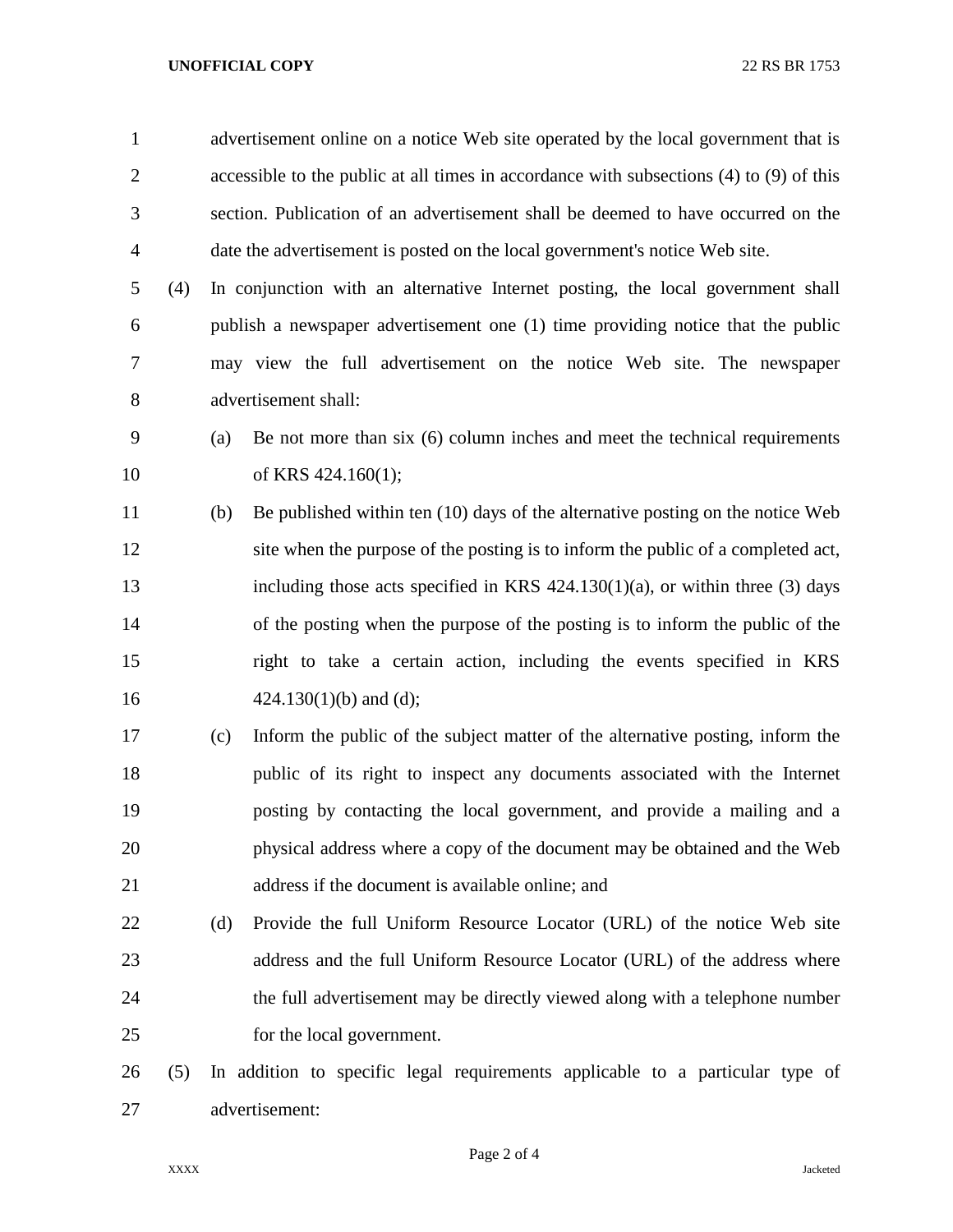- (a) The contents of each alternative Internet posting shall meet the minimum requirements of KRS 424.140; and
- (b) The local government shall make the alternative Internet posting in accordance with the times and periods established by KRS 424.130, and shall actively maintain the alternative Internet posting on its public Web site:
- 1. Until the deadline passes or the event occurs if the substance of the advertisement is intended to advise the public of a time to take action or 8 the occurrence of a future event;
- 2. For at least ninety (90) days if the substance of the advertisement is to inform the public of an action taken by the local government, such as the enactment of an ordinance; or
- 3. For one (1) year or until updated or replaced with a more recent version if the substance of the advertisement is intended to inform the public about the financial status of the local government, such as annual audits or the budget.
- (6) The local government shall display access to any and all alternative Internet postings made pursuant to this section prominently on the homepage or first page of 18 the notice Web site. The section of the notice Web site containing any postings and the actual advertisement shall be made in a manner where the public can readily and with minimal effort identify the location of and easily retrieve the advertisements.
- (7) The local government shall provide a conspicuous statement on its notice Web site that individuals who have difficulty in accessing the contents of posted advertisements may contact the local government for information regarding alternative methods of accessing advertisements, which shall include the telephone number of the local government.
- (8) As proof of an alternative Internet posting to satisfy any newspaper publication requirement, the local government shall memorialize the posting by capturing the